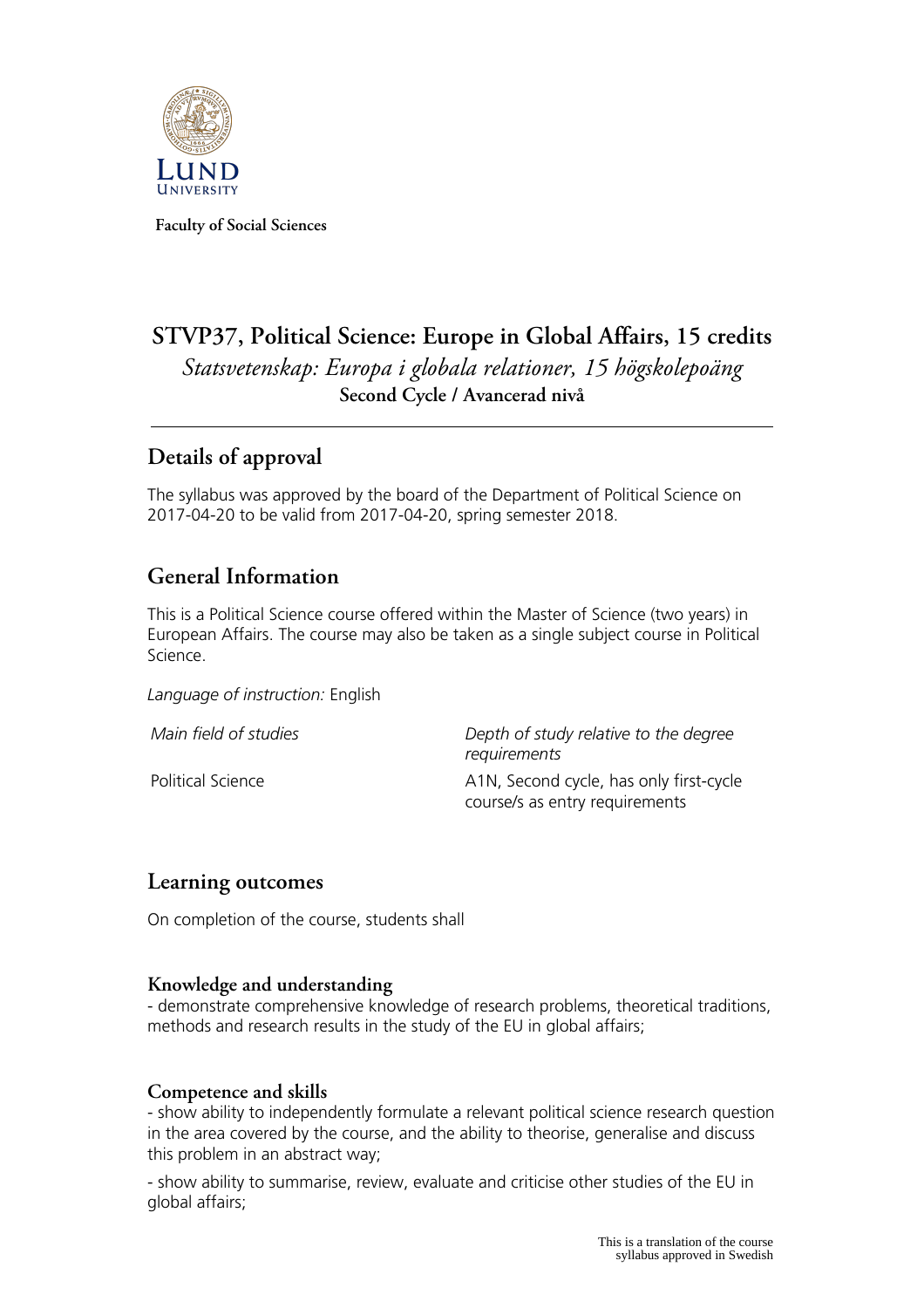- show ability to communicate the results of learning and research processes to different kinds of recipients within a given time frame, both in writing and orally;

- show ability to contribute to a common learning environment and to the group dynamic aspects of learning;

#### **Judgement and approach**

- have a critical attitude towards knowledge, learning, politics and society.

#### **Course content**

The course explores, from both theoretical and empirical perspectives, the political, economic and legal role played by the European Union outside its own borders. Central themes include

the EU's changing place and role in the global order,

the evolution of the EU as a global actor,

the EU's varying capacity to influence global trends and events, and the interplay between such trends and the preconditions for the global power potential of the EU, the EU's role in global political economy,

the EU's role in international security management,

the EU's relations with, and influence on, other actors in the field – states as well as international and regional organizations,

other actors' perceptions of the EU as a global actor,

links between internal and external policies of the EU.

## **Course design**

The course consists of a combination of different teaching and learning activities. These include lectures, seminars and self-directed studies. Participation in seminars is mandatory.

#### **Assessment**

Assessment is based on two individually written assignments(s), class presentations, and active participation in seminar discussions. The two written assignments and the oral activities are each worth five credits.

In addition to the regular examinations two extra examinations will be organized each term.

*Subcourses that are part of this course can be found in an appendix at the end of this document.*

### **Grades**

Marking scale: Fail, E, D, C, B, A.

The grades awarded are A, B, C, D, E or Fail. The highest grade is A and the lowest passing grade is E. The grade for a non-passing result is Fail.

The student's performance is assessed with reference to the learning outcomes of the course. For the grade of E the student must show acceptable results. For the grade of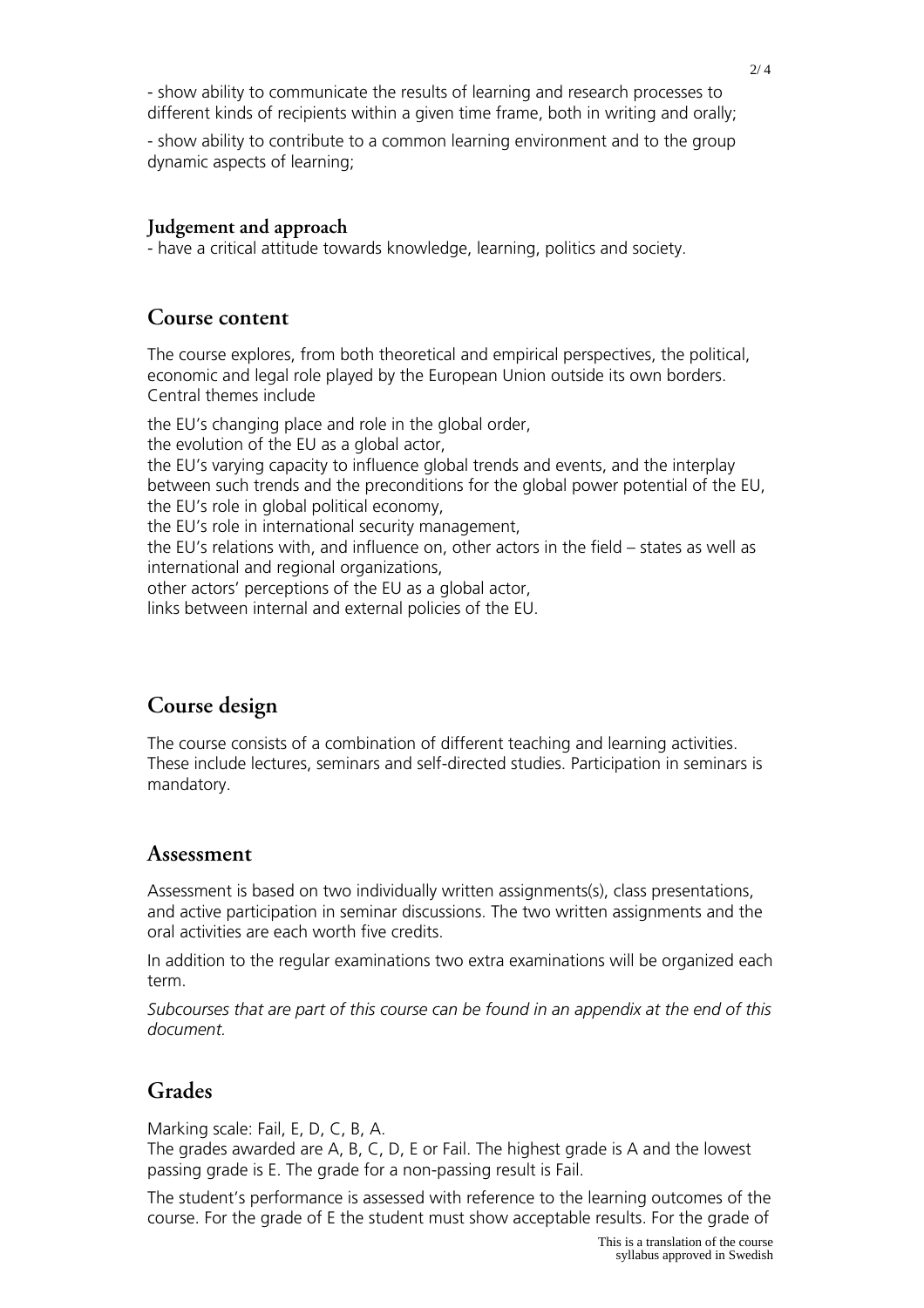D the student must show satisfactory results. For the grade of C the student must show good results. For the grade of B the student must show very good results. For the grade of A the student must show excellent results. For the grade of Fail the student must have shown unacceptable results.

The grade for the whole course is based on an average of the grade given for the two written assignments and the oral accomplishments (in which  $A = 5$ ,  $B = 4$ ,  $C = 3$ ,  $D = 1$ 4, and  $E = 1$ ) divided by the number of credits for the two papers and the oral activities. In order pass the course the student must receive at least E for both the papers and the oral activities.

At the start of the course students are informed about the learning outcomes stated in the syllabus and about the grading scale and how it is applied in the course.

### **Entry requirements**

To be eligible for the course the student must be admitted to the Master of Science (two years) in European Affairs. Students taking the course as a single subject course are eligible after passing courses of at least 150 higher education credits, including a Bachelor's degree essay in Political Science or Peace and Conflict Studies or the equivalent disciplines.

A high level of proficiency in the English language is necessary. IELTS with a minimum of 6.0 (none of the sections under 5.0), or TOEFL with a minimum of 575p (internet based 90p) or having received a passing grade in English course B (Swedish secondary school) is required.